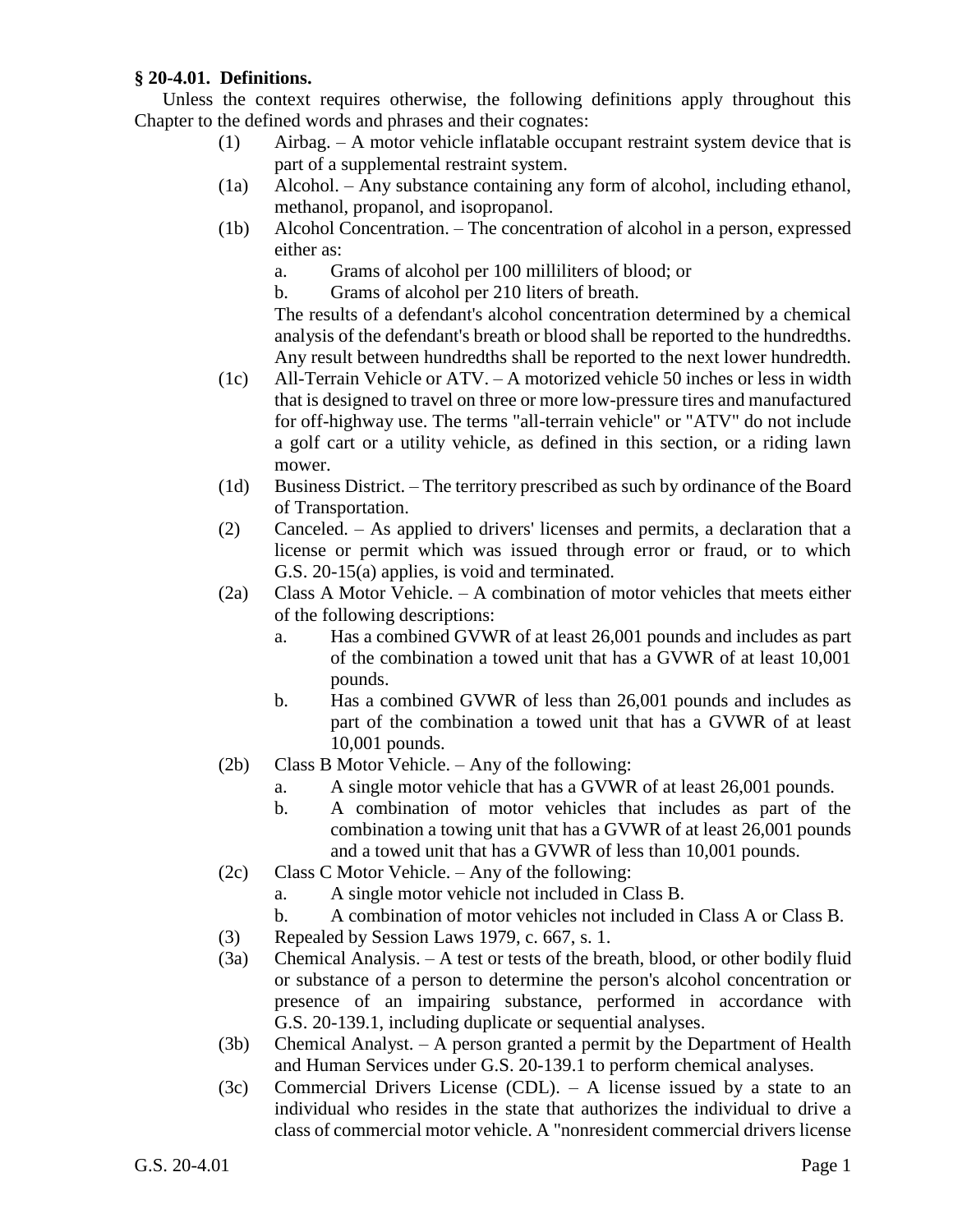(NRCDL)" is issued by a state to an individual who resides in a foreign jurisdiction.

- (3d) Commercial Motor Vehicle. Any of the following motor vehicles that are designed or used to transport passengers or property:
	- a. A Class A motor vehicle that has a combined GVWR of at least 26,001 pounds and includes as part of the combination a towed unit that has a GVWR of at least 10,001 pounds.
	- b. A Class B motor vehicle.
	- c. A Class C motor vehicle that meets either of the following descriptions:
		- 1. Is designed to transport 16 or more passengers, including the driver.
		- 2. Is transporting hazardous materials and is required to be placarded in accordance with 49 C.F.R. Part 172, Subpart F.
	- d. Repealed by Session Laws 1999, c. 330, s. 9, effective December 1, 1999.
- (4) Commissioner. The Commissioner of Motor Vehicles.
- (4a) Conviction. A conviction for an offense committed in North Carolina or another state:
	- a. In-State. When referring to an offense committed in North Carolina, the term means any of the following:
		- 1. A final conviction of a criminal offense, including a no contest plea.
		- 2. A determination that a person is responsible for an infraction, including a no contest plea.
		- 3. An unvacated forfeiture of cash in the full amount of a bond required by Article 26 of Chapter 15A of the General Statutes.
		- 4. A third or subsequent prayer for judgment continued within any five-year period.
		- 5. Any prayer for judgment continued if the offender holds a commercial drivers license or if the offense occurs in a commercial motor vehicle.
	- b. Out-of-State. When referring to an offense committed outside North Carolina, the term means any of the following:
		- 1. An unvacated adjudication of guilt.
		- 2. A determination that a person has violated or failed to comply with the law in a court of original jurisdiction or an authorized administrative tribunal.
		- 3. An unvacated forfeiture of bail or collateral deposited to secure the person's appearance in court.
		- 4. A violation of a condition of release without bail, regardless of whether or not the penalty is rebated, suspended, or probated.
		- 5. A final conviction of a criminal offense, including a no contest plea.
		- 6. Any prayer for judgment continued, including any payment of a fine or court costs, if the offender holds a commercial drivers license or if the offense occurs in a commercial motor vehicle.
- (4b) Counterfeit supplemental restraint system component. A replacement supplemental restraint system component, including an airbag, that displays a mark identical to, or substantially similar to, the genuine mark of a motor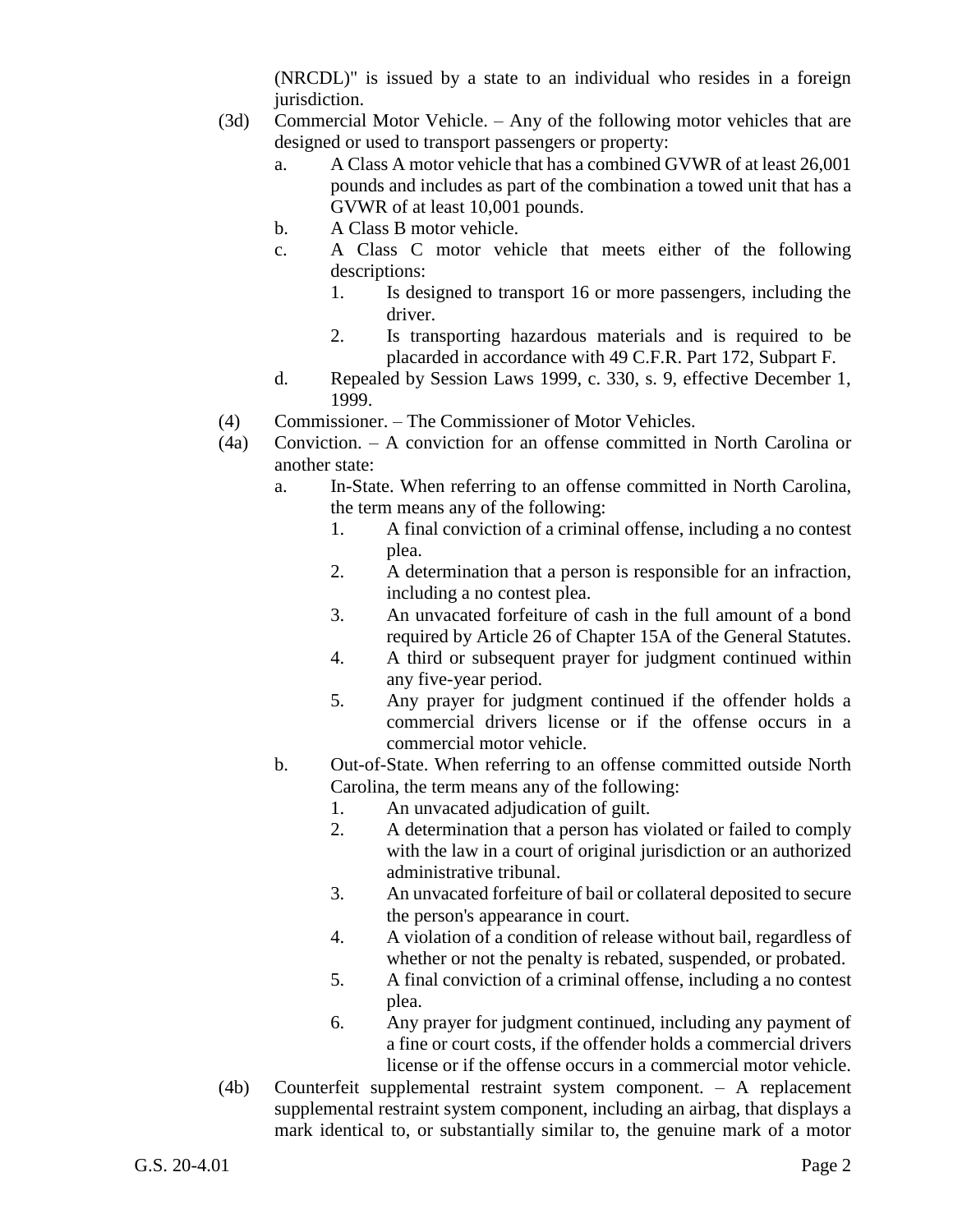vehicle manufacturer or a supplier of parts to the manufacturer of a motor vehicle, without authorization from the manufacturer or supplier.

- (4c) Crash. Any event that results in injury or property damage attributable directly to the motion of a motor vehicle or its load. The terms collision, accident, and crash and their cognates are synonymous.
- (5) Dealer. Every person engaged in the business of buying, selling, distributing, or exchanging motor vehicles, trailers, or semitrailers in this State, and having an established place of business in this State.

The terms "motor vehicle dealer," "new motor vehicle dealer," and "used motor vehicle dealer" as used in Article 12 of this Chapter have the meaning set forth in G.S. 20-286.

- (5a) Dedicated natural gas vehicle. A four-wheeled motor vehicle that meets each of the following requirements:
	- a. Is made by a manufacturer primarily for use on public streets, roads, and highways and meets National Highway Traffic Safety Administration standards included in 49 C.F.R. § 571.
	- b. Has not been modified from original manufacturer specifications with regard to power train or any manner of powering the vehicle.
	- c. Is powered solely by natural gas.
	- d. Is rated at not more than 8,500 pounds unloaded gross vehicle weight.
	- e. Has a maximum speed capability of at least 65 miles per hour.
- (5b) Disqualification. A withdrawal of the privilege to drive a commercial motor vehicle.
- (6) Division. The Division of Motor Vehicles acting directly or through its duly authorized officers and agents.
- (7) Driver. The operator of a vehicle, as defined in subdivision (25). The terms "driver" and "operator" and their cognates are synonymous.
- (7a) Electric Assisted Bicycle. A bicycle with two or three wheels that is equipped with a seat or saddle for use by the rider, fully operable pedals for human propulsion, and an electric motor of no more than 750 watts, whose maximum speed on a level surface when powered solely by such a motor is no greater than 20 miles per hour.
- (7b) Electric Personal Assistive Mobility Device. A self-balancing nontandem two-wheeled device, designed to transport one person, with a propulsion system that limits the maximum speed of the device to 15 miles per hour or less.
- (7c) Employer. Any person who owns or leases a commercial motor vehicle or assigns a person to drive a commercial motor vehicle and would be subject to the alcohol and controlled substance testing provisions of 49 C.F.R. § 382 and also includes any consortium or third-party administrator administering the alcohol and controlled substance testing program on behalf of owner-operators subject to the provisions of 49 C.F.R. § 382.
- (8) Essential Parts. All integral and body parts of a vehicle of any type required to be registered hereunder, the removal, alteration, or substitution of which would tend to conceal the identity of the vehicle or substantially alter its appearance, model, type, or mode of operation.
- (9) Established Place of Business. Except as provided in G.S. 20-286, the place actually occupied by a dealer or manufacturer at which a permanent business of bargaining, trading, and selling motor vehicles is or will be carried on and at which the books, records, and files necessary and incident to the conduct of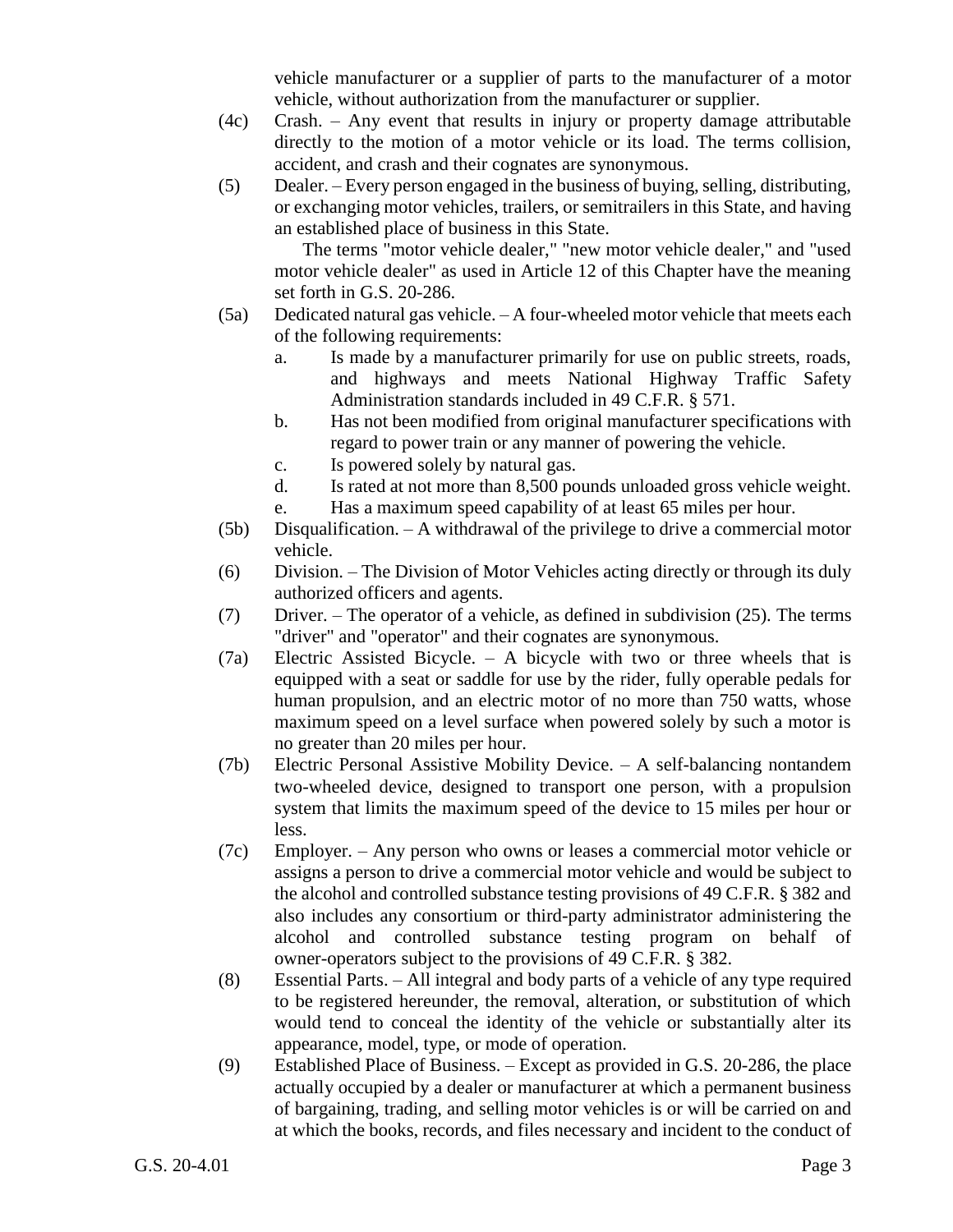the business of automobile dealers or manufacturers shall be kept and maintained.

- (10) Explosives. Any chemical compound or mechanical mixture that is commonly used or intended for the purpose of producing an explosion and which contains any oxidizing and combustive units or other ingredients in such proportions, quantities, or packing that an ignition by fire, by friction, by concussion, by percussion, or by detonator of any part of the compound or mixture may cause such a sudden generation of highly heated gases that the resultant gaseous pressures are capable of producing destructible effects on contiguous objects or of destroying life or limb.
- (11) Farm Tractor. Every motor vehicle designed and used primarily as a farm implement for drawing plows, mowing machines, and other implements of husbandry.
- (11a) For-Hire Motor Carrier. A person who transports passengers or property by motor vehicle for compensation.
- (12) Foreign Vehicle. Every vehicle of a type required to be registered hereunder brought into this State from another state, territory, or country, other than in the ordinary course of business, by or through a manufacturer or dealer and not registered in this State.
- (12a) Fuel cell electric vehicle. A four-wheeled motor vehicle that does not have the ability to be propelled by a gasoline engine and that meets each of the following requirements:
	- a. Is made by a manufacturer primarily for use on public streets, roads, and highways and meets National Highway Traffic Safety Administration standards included in 49 C.F.R. § 571.
	- b. Has not been modified from original manufacturer specifications with regard to power train or any manner of powering the vehicle.
	- c. Uses hydrogen and a fuel cell to produce electricity on board to power an electric motor to propel the vehicle.
	- d. Is rated at not more than 8,500 pounds unloaded gross vehicle weight. e. Has a maximum speed capability of at least 65 miles per hour.
- (12b) Golf Cart. A vehicle designed and manufactured for operation on a golf course for sporting or recreational purposes and that is not capable of exceeding speeds of 20 miles per hour.
- (12c) Gross Combination Weight Rating (GCWR). Defined in 49 C.F.R. § 390.5.
- (12d) Gross Combined Weight (GCW). The total weight of a combination (articulated) motor vehicle, including passengers, fuel, cargo, and attachments.
- (12e) Gross Vehicle Weight (GVW). The total weight of a vehicle, including passengers, fuel, cargo, and attachments.
- (12f) Gross Vehicle Weight Rating (GVWR). The value specified by the manufacturer as the maximum loaded weight a vehicle is capable of safely hauling. The GVWR of a combination vehicle is the GVWR of the power unit plus the GVWR of the towed unit or units. When a vehicle is determined by an enforcement officer to be structurally altered in any way from the manufacturer's original design in an attempt to increase the hauling capacity of the vehicle, the GVWR of that vehicle shall be deemed to be the greater of the license weight or the total weight of the vehicle or combination of vehicles for the purpose of enforcing this Chapter. For the purpose of classification of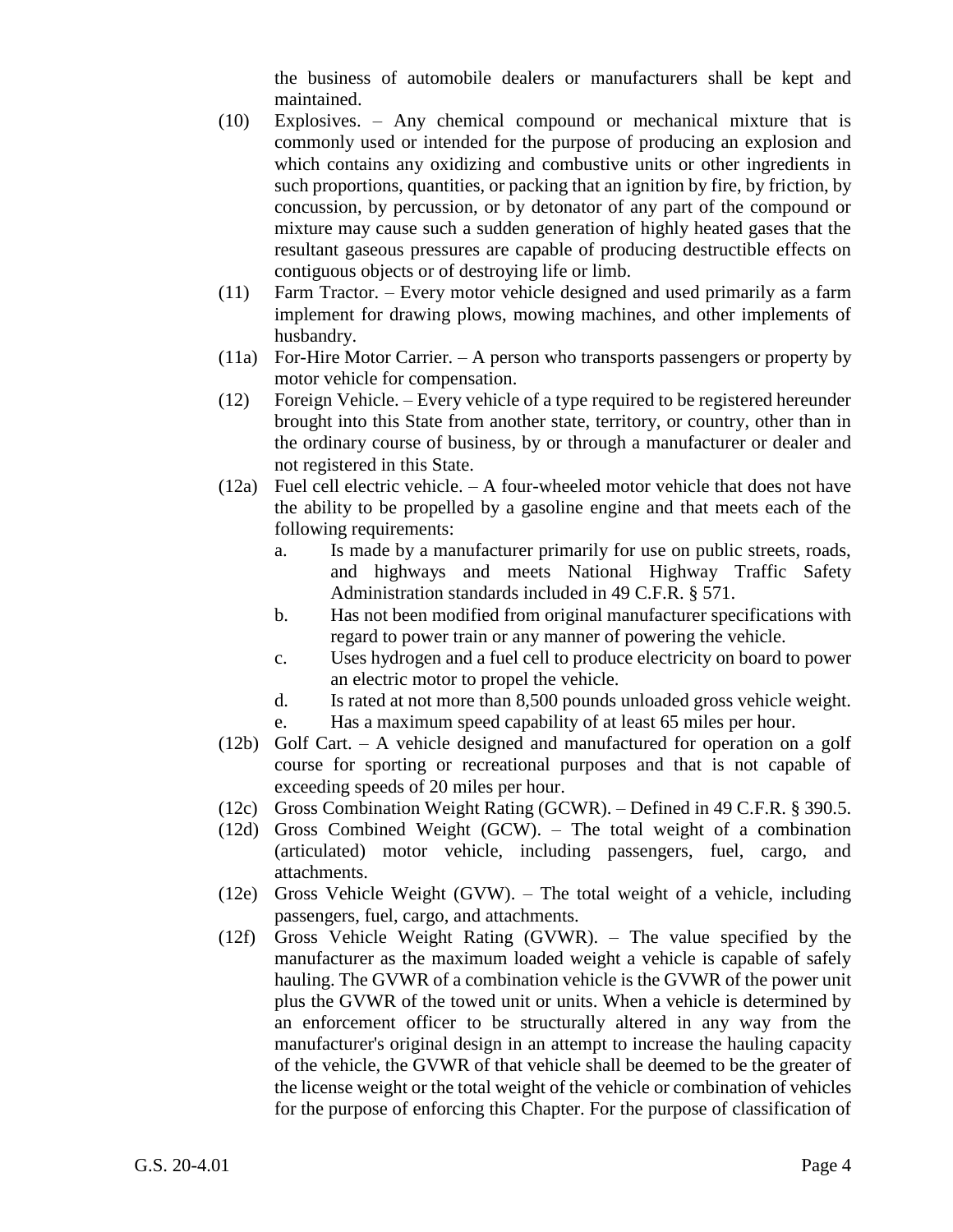commercial drivers license and skills testing, the manufacturer's GVWR shall be used.

- $(12g)$  Hazardous Materials. Any material that has been designated as hazardous under 49 U.S.C. § 5103 and is required to be placarded under Subpart F of Part 172 of Title 49 of the Code of Federal Regulations, or any quantity of a material listed as a select agent or toxin under Part 73 of Title 42 of the Code of Federal Regulations.
- (12h) High-Mobility Multipurpose Wheeled Vehicle (HMMWV). A four-wheel drive vehicle produced for military or government use and commonly referred to as a "HMMWV" or "Humvee".
- (13) Highway. The entire width between property or right-of-way lines of every way or place of whatever nature, when any part thereof is open to the use of the public as a matter of right for the purposes of vehicular traffic. The terms "highway" and "street" and their cognates are synonymous.
- (14) House Trailer. Any trailer or semitrailer designed and equipped to provide living or sleeping facilities and drawn by a motor vehicle. This term shall not include a manufactured home as defined in subdivision (18a) of this section.
- (14a) Impairing Substance. Alcohol, controlled substance under Chapter 90 of the General Statutes, any other drug or psychoactive substance capable of impairing a person's physical or mental faculties, or any combination of these substances.
- (15) Implement of Husbandry. Every vehicle which is designed for agricultural purposes and used exclusively in the conduct of agricultural operations.
- (15a) Inoperable Vehicle. A motor vehicle that is substantially disassembled and for this reason is mechanically unfit or unsafe to be operated or moved upon a public street, highway, or public vehicular area.
- (16) Intersection. The area embraced within the prolongation of the lateral curblines or, if none, then the lateral edge of roadway lines of two or more highways which join one another at any angle whether or not one such highway crosses the other.

Where a highway includes two roadways 30 feet or more apart, then every crossing of each roadway of such divided highway by an intersecting highway shall be regarded as a separate intersection. In the event that such intersecting highway also includes two roadways 30 feet or more apart, then every crossing of two roadways of such highways shall be regarded as a separate intersection.

- (17) License. Any driver's license or any other license or permit to operate a motor vehicle issued under or granted by the laws of this State including:
	- a. Any temporary license or learner's permit;
	- b. The privilege of any person to drive a motor vehicle whether or not such person holds a valid license; and
	- c. Any nonresident's operating privilege.
- (18) Local Authorities. Every county, municipality, or other territorial district with a local board or body having authority to adopt local police regulations under the Constitution and laws of this State.
- (18a) Manufactured Home. Defined in G.S. 143-143.9(6).
- (19) Manufacturer. Every person, resident, or nonresident of this State, who manufactures or assembles motor vehicles.
- (20) Manufacturer's Certificate. A certification on a form approved by the Division, signed by the manufacturer, indicating the name of the person or dealer to whom the therein-described vehicle is transferred, the date of transfer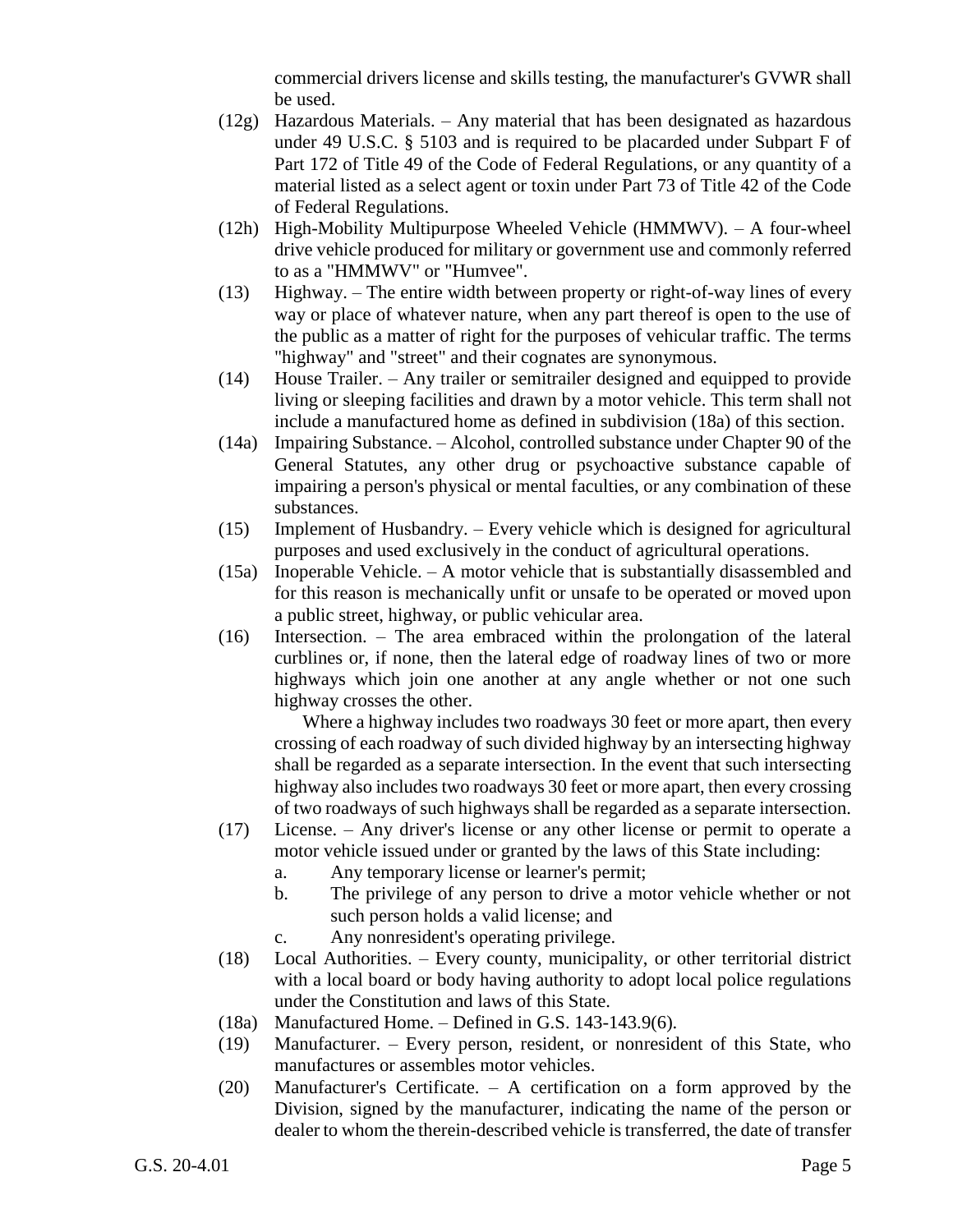and that such vehicle is the first transfer of such vehicle in ordinary trade and commerce. The description of the vehicle shall include the make, model, year, type of body, identification number or numbers, and such other information as the Division may require.

- (21) Metal Tire. Every tire the surface of which in contact with the highway is wholly or partly of metal or other hard, nonresilient material.
- (21a) Repealed by Session Laws 2016-90, s. 13(a), effective December 1, 2016, and applicable to offenses committed on or after that date.
- (21b) Motor Carrier. A for-hire motor carrier or a private motor carrier.
- (22) Motorcycle. A type of passenger vehicle as defined in G.S. 20-4.01(27).
- (23) Motor Vehicle. Every vehicle which is self-propelled and every vehicle designed to run upon the highways which is pulled by a self-propelled vehicle. Except as specifically provided otherwise, this term shall not include mopeds or electric assisted bicycles.
- (23a) Nonfunctional airbag. A replacement airbag that meets any of the following criteria:
	- a. The airbag was previously deployed or damaged.
	- b. The airbag has an electric fault that is detected by the vehicle's airbag diagnostic systems when the installation procedure is completed and the vehicle is returned to the customer who requested the work to be performed or when ownership is intended to be transferred.
	- c. The airbag includes a part or object, including a supplemental restraint system component that is installed in a motor vehicle to mislead the owner or operator of the motor vehicle into believing that a functional airbag has been installed.
	- d. The airbag is subject to the prohibitions of 49 U.S.C. § 30120(j).
- (24) Nonresident. Any person whose legal residence is in some state, territory, or jurisdiction other than North Carolina or in a foreign country.
- (24a) Offense Involving Impaired Driving. Any of the following offenses:
	- a. Impaired driving under G.S. 20-138.1.
	- b. Any offense set forth under G.S. 20-141.4 when conviction is based upon impaired driving or a substantially similar offense under previous law.
	- c. First or second degree murder under G.S. 14-17 or involuntary manslaughter under G.S. 14-18 when conviction is based upon impaired driving or a substantially similar offense under previous law.
	- d. An offense committed in another jurisdiction which prohibits substantially similar conduct prohibited by the offenses in this subsection.
	- e. A repealed or superseded offense substantially similar to impaired driving, including offenses under former G.S. 20-138 or G.S. 20-139.
	- f. Impaired driving in a commercial motor vehicle under G.S. 20-138.2, except that convictions of impaired driving under G.S. 20-138.1 and G.S. 20-138.2 arising out of the same transaction shall be considered a single conviction of an offense involving impaired driving for any purpose under this Chapter.
	- g. Habitual impaired driving under G.S. 20-138.5.

A conviction under former G.S. 20-140(c) is not an offense involving impaired driving.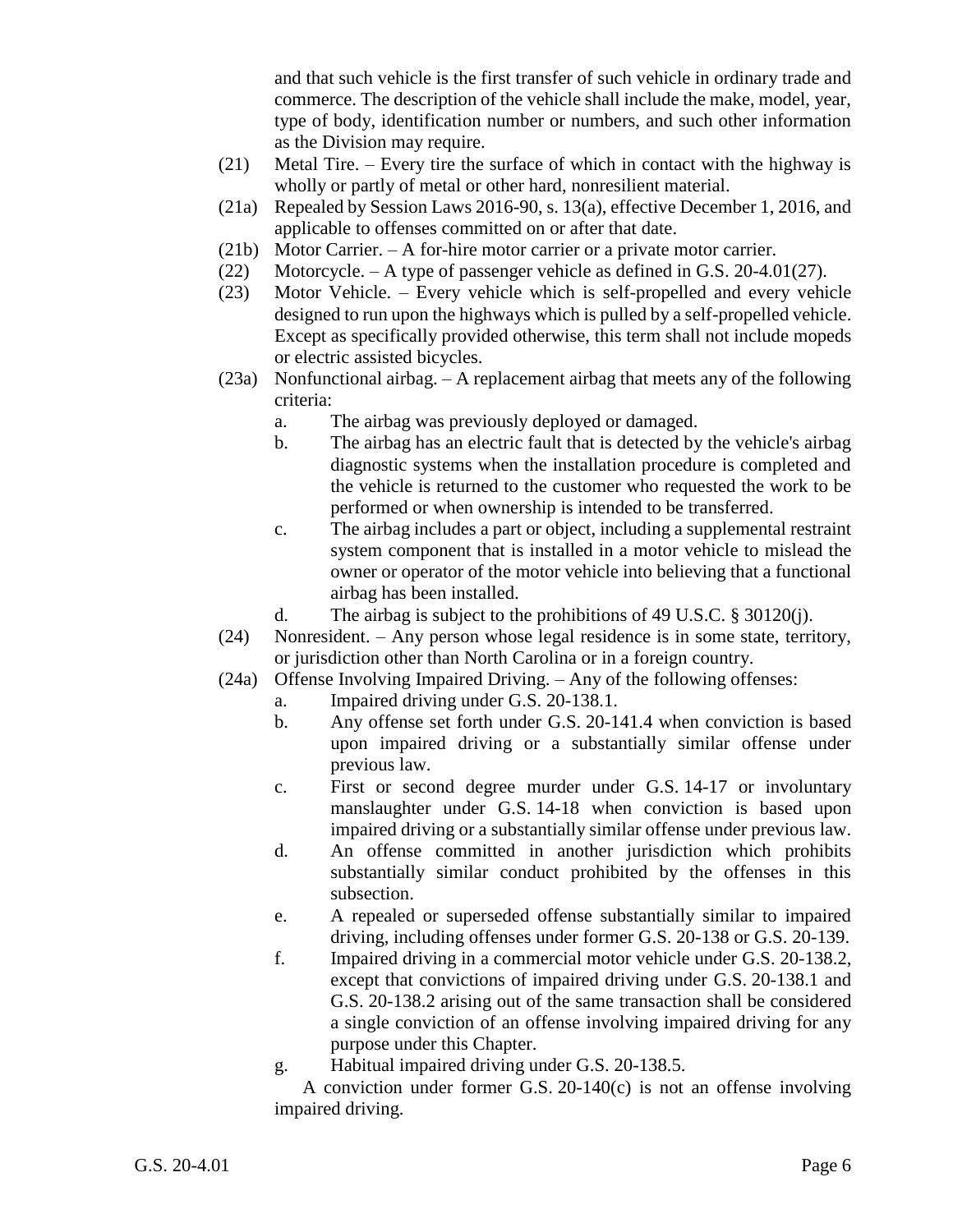- (24b) On-track equipment. Any railcar, rolling stock, equipment, vehicle, or other device that is operated on stationary rails.
- (25) Operator. A person in actual physical control of a vehicle which is in motion or which has the engine running. The terms "operator" and "driver" and their cognates are synonymous.
- (25a) Out of Service Order. A declaration that a driver, a commercial motor vehicle, or a motor carrier operation is out-of-service.
- (26) Owner. A person holding the legal title to a vehicle, or in the event a vehicle is the subject of a chattel mortgage or an agreement for the conditional sale or lease thereof or other like agreement, with the right of purchase upon performance of the conditions stated in the agreement, and with the immediate right of possession vested in the mortgagor, conditional vendee or lessee, said mortgagor, conditional vendee or lessee shall be deemed the owner for the purpose of this Chapter. For the purposes of this Chapter, the lessee of a vehicle owned by the government of the United States shall be considered the owner of said vehicle.
- (27) Passenger Vehicles.
	- a. Ambulances. Vehicles equipped for transporting wounded, injured, or sick persons.
	- b. Autocycle. A three-wheeled motorcycle that has a steering wheel, pedals, seat safety belts for each occupant, antilock brakes, completely or partially enclosed seating that does not require the operator to straddle or sit astride, and is otherwise manufactured to comply with federal safety requirements for motorcycles.
	- c. Child care vehicles. Vehicles under the direction and control of a child care facility, as defined in G.S. 110-86(3), and driven by an owner, employee, or agent of the child care facility for the primary purpose of transporting children to and from the child care facility, or to and from a place for participation in an event or activity in connection with the child care facility.
	- d. Common carriers of passengers. Vehicles operated under a certificate of authority issued by the Utilities Commission for operation on the highways of this State between fixed termini or over a regular route for the transportation of persons for compensation.
	- e. Excursion passenger vehicles. Vehicles transporting persons on sight-seeing or travel tours.
	- f. For-hire passenger vehicles. Vehicles transporting persons for compensation. This classification shall not include the following:
		- 1. Vehicles operated as ambulances.
		- 2. Vehicles operated by the owner where the costs of operation are shared by the passengers.
		- 3. Vehicles operated pursuant to a ridesharing arrangement as defined in G.S. 136-44.21.
		- 4. Vehicles transporting students for the public school system under contract with the State Board of Education.
		- 5. Vehicles leased to the United States of America or any of its agencies on a nonprofit basis.
		- 6. Vehicles used for human service.
		- 7. Vehicles used for volunteer transportation.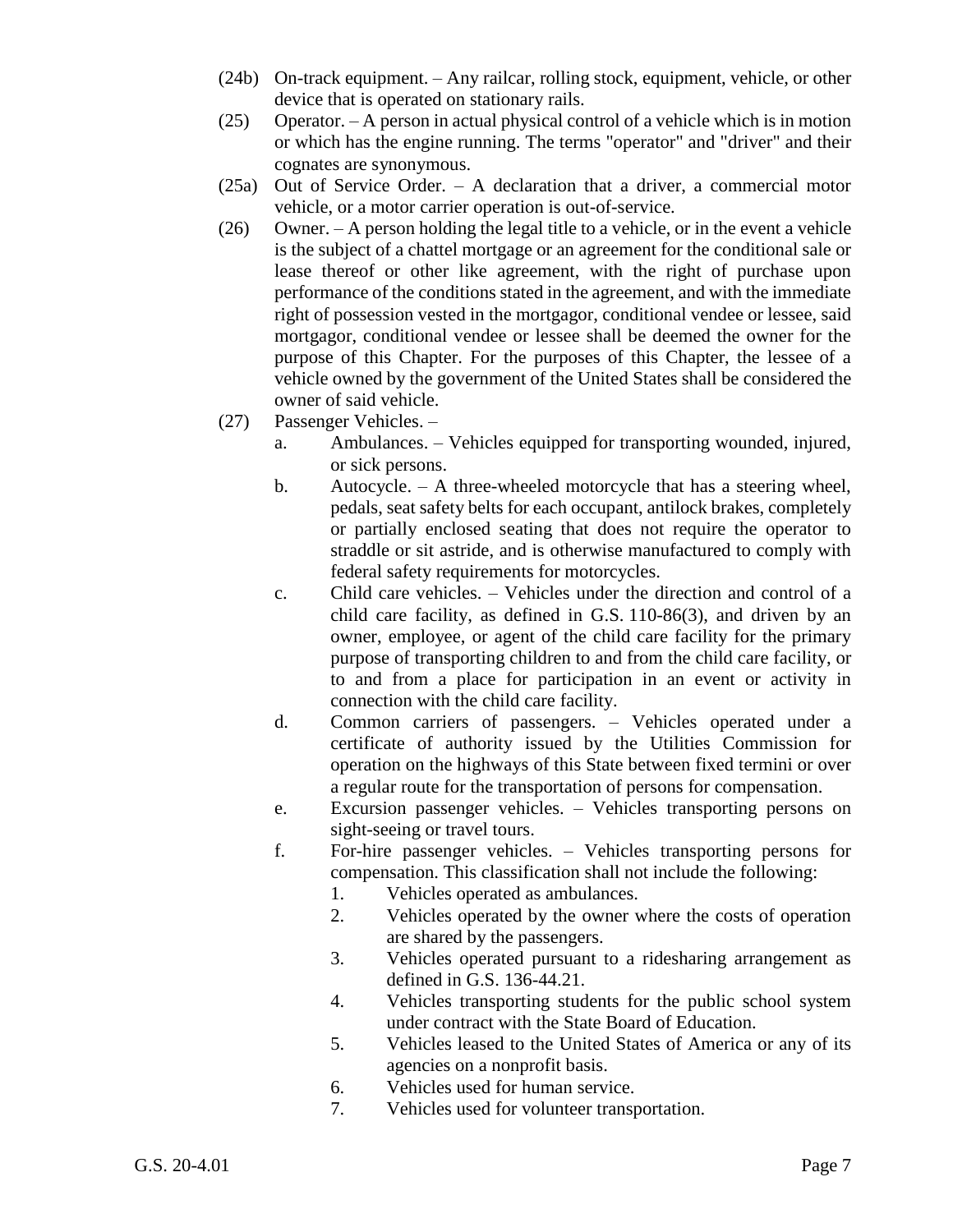- 8. Vehicles operated in a TNC service, excluding vehicles operated in connection with a brokering transportation network company, regulated under Article 10A of Chapter 20 of the General Statutes.
- g. Low-speed vehicle. A four-wheeled electric vehicle whose top speed is greater than 20 miles per hour but less than 25 miles per hour.
- g1. Mini-truck. A motor vehicle designed, used, or maintained primarily for the transportation of property and having four wheels, an engine displacement of 660cc or less, an overall length of 130 inches or less, an overall height of 78 inches or less, and an overall width of 60 inches or less.
- g2. Modified utility vehicle.  $A$  motor vehicle that (i) is manufactured or upfitted by a licensed manufacturer, dealer, or person or business otherwise engaged in vehicle manufacturing or modification for off-road use with equipment required by G.S. 20-121.1(2a), except a vehicle identification number, and (ii) has four wheels, an overall length of 110 inches or greater, an overall width of 58 inches or greater, an overall height of 60 inches or greater, a maximum speed capability of 40 miles per hour or greater, and does not require an operator or passenger to straddle a seat. "Modified utility vehicle" does not include an all-terrain vehicle, golf cart, or utility vehicle, as defined in this section, or a riding lawn mower.
- h. Motorcycles. Vehicles having a saddle for the use of the rider and designed to travel on not more than three wheels in contact with the ground, including autocycles, motor scooters, and motor-driven bicycles, but excluding tractors and utility vehicles equipped with an additional form of device designed to transport property, three-wheeled vehicles while being used by law-enforcement agencies, electric assisted bicycles, and mopeds as defined in sub-subdivision d1. of this subdivision.
- i. Motor-driven bicycle. A vehicle with two or three wheels, a steering handle, one or two saddle seats, pedals, and a motor that cannot propel the vehicle at a speed greater than 20 miles per hour on a level surface. This term shall not include an electric assisted bicycle as defined in subdivision (7a) of this section.
- j. Moped. A vehicle, other than a motor-driven bicycle or electric assisted bicycle, that has two or three wheels, no external shifting device, a motor that does not exceed 50 cubic centimeters piston displacement and cannot propel the vehicle at a speed greater than 30 miles per hour on a level surface. The motor may be powered by electricity, alternative fuel, motor fuel, or a combination of each.
- k. Motor home or house car.  $A$  vehicular unit, designed to provide temporary living quarters, built into as an integral part, or permanently attached to, a self-propelled motor vehicle chassis or van. The vehicle must provide at least four of the following facilities: cooking, refrigeration or icebox, self-contained toilet, heating or air conditioning, a portable water supply system including a faucet and sink, separate 110-125 volt electrical power supply, or an LP gas supply.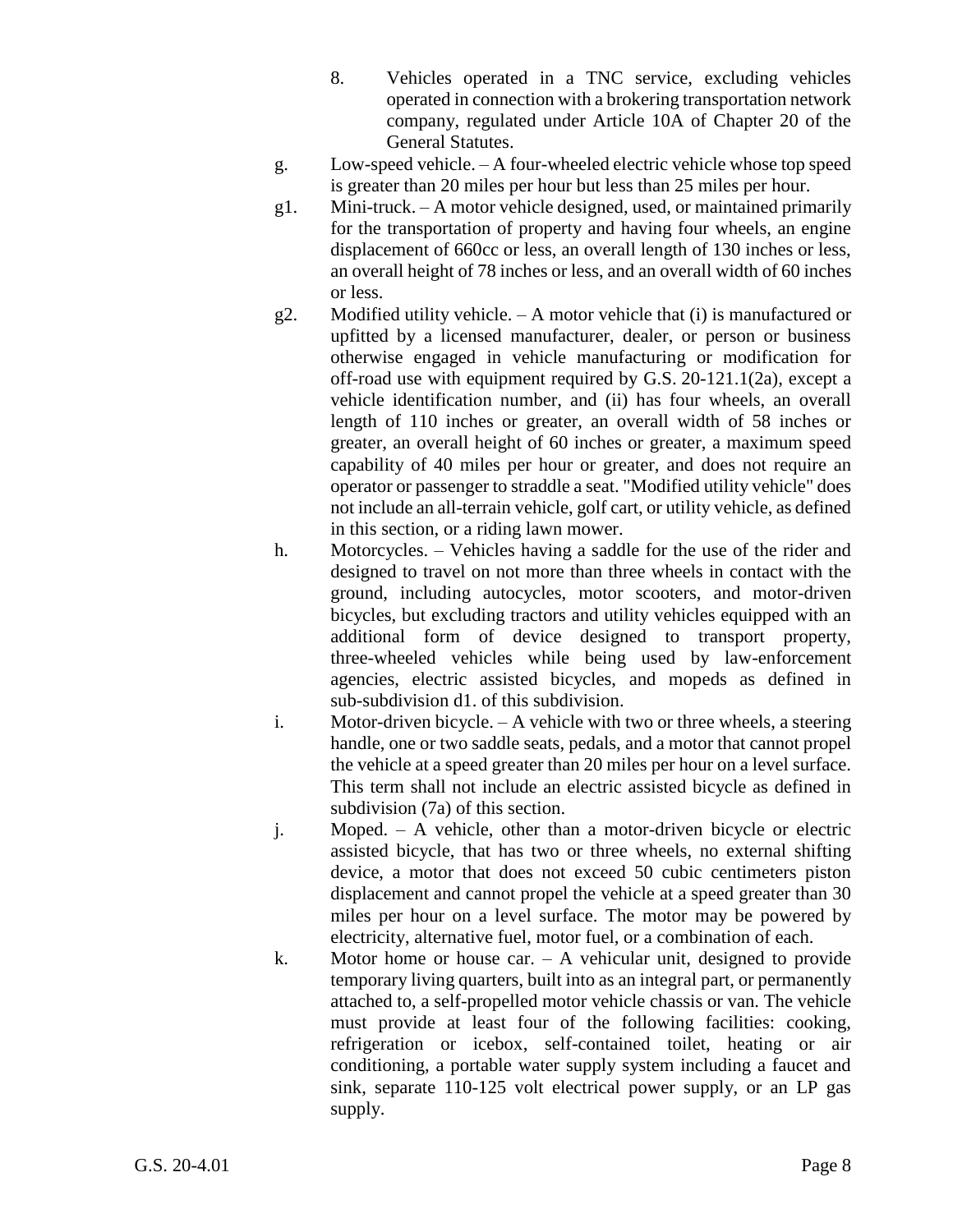- *l*. Private passenger vehicles. All other passenger vehicles not included in the above definitions.
- m. School activity bus. A vehicle, generally painted a different color from a school bus, whose primary purpose is to transport school students and others to or from a place for participation in an event other than regular classroom work. The term includes a public, private, or parochial vehicle that meets this description.
- n. School bus. A vehicle whose primary purpose is to transport school students over an established route to and from school for the regularly scheduled school day, that is equipped with alternately flashing red lights on the front and rear and a mechanical stop signal, that is painted primarily yellow below the roofline, and that bears the plainly visible words "School Bus" on the front and rear. The term includes a public, private, or parochial vehicle that meets this description.
- o. U-drive-it passenger vehicles. Passenger vehicles included in the definition of U-drive-it vehicles set forth in this section.
- (28) Person. Every individual, firm, partnership, association, corporation, governmental agency, or combination thereof of whatsoever form or character.
- (28a) Personal delivery device. An electrically powered device intended for transporting cargo that is equipped with automated driving technology that enables device operation with or without the remote support and supervision of a human and that does not exceed (i) a weight of 500 pounds, excluding cargo, (ii) a length of 40 inches, and (iii) a width of 30 inches.
- (28b) Plug-in electric vehicle. A four-wheeled motor vehicle that does not have the ability to be propelled by a gasoline engine and that meets each of the following requirements:
	- a. Is made by a manufacturer primarily for use on public streets, roads, and highways and meets National Highway Traffic Safety Administration standards included in 49 C.F.R. § 571.
	- b. Has not been modified from original manufacturer specifications with regard to power train or any manner of powering the vehicle.
	- c. Is rated at not more than 8,500 pounds unloaded gross vehicle weight.
	- d. Has a maximum speed capability of at least 65 miles per hour.
	- e. Draws electricity from a battery that has all of the following characteristics:
		- 1. A capacity of not less than four kilowatt hours.
		- 2. Capable of being recharged from an external source of electricity.
- (29) Pneumatic Tire. Every tire in which compressed air is designed to support the load.
- (29a) Private Motor Carrier. A person who transports passengers or property by motor vehicle in interstate commerce and is not a for-hire motor carrier.
- (30) Private Road or Driveway. Every road or driveway not open to the use of the public as a matter of right for the purpose of vehicular traffic.
- (31) Property-Hauling Vehicles.
	- a. Vehicles used for the transportation of property.
	- b., c. Repealed by Session Laws 1995 (Regular Session, 1996), c. 756, s. 4.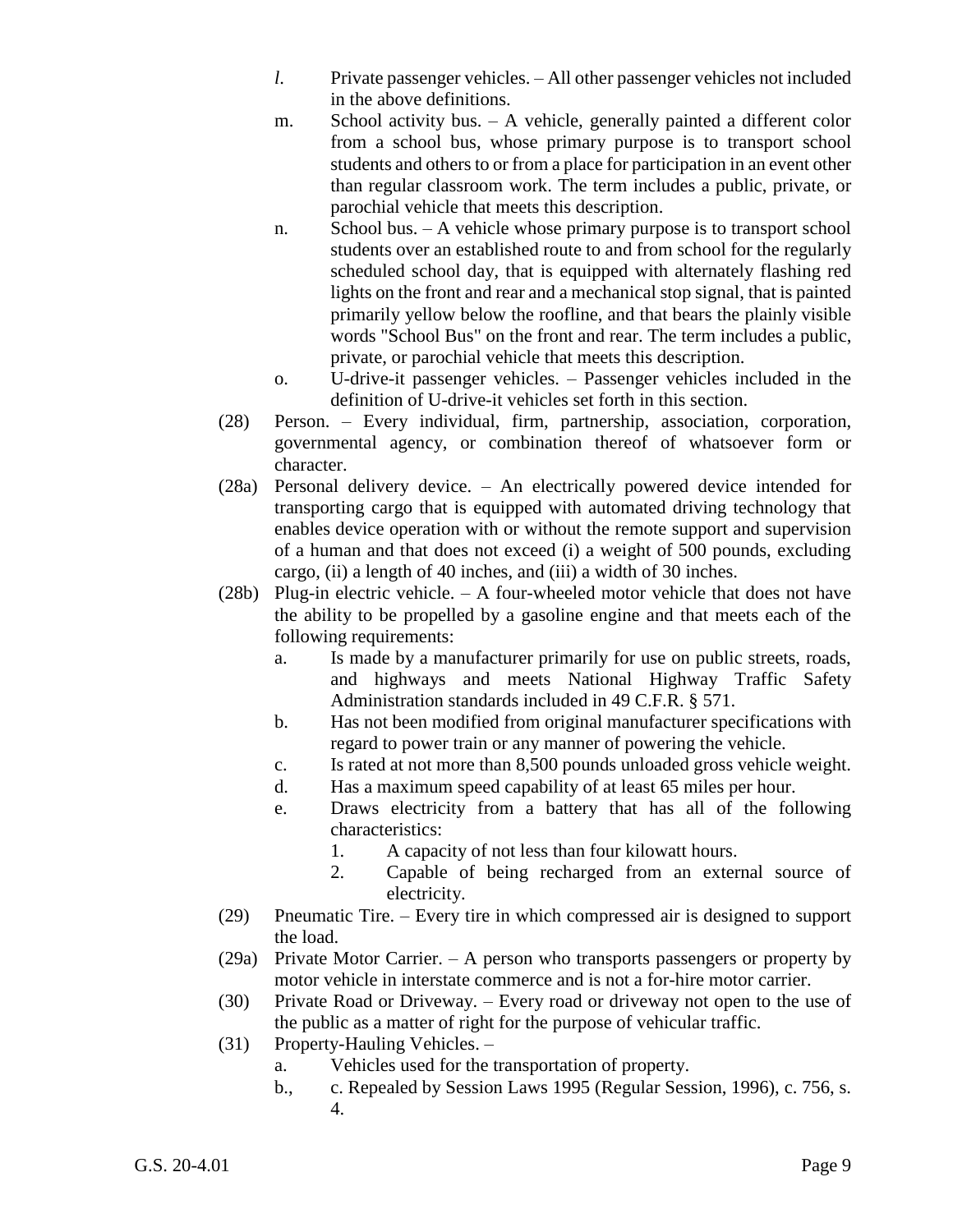- d. Semitrailers. Vehicles without motive power designed for carrying property or persons and for being drawn by a motor vehicle, and so constructed that part of their weight or their load rests upon or is carried by the pulling vehicle.
- e. Trailers. Vehicles without motive power designed for carrying property or persons wholly on their own structure and to be drawn by a motor vehicle, including "pole trailers" or a pair of wheels used primarily to balance a load rather than for purposes of transportation.
- f. Repealed by Session Laws 1995 (Regular Session, 1996), c. 756, s. 4.
- (31a) Provisional Licensee. A person under the age of 18 years.
- (32) Public Vehicular Area. Any area within the State of North Carolina that meets one or more of the following requirements:
	- a. The area is used by the public for vehicular traffic at any time, including by way of illustration and not limitation any drive, driveway, road, roadway, street, alley, or parking lot upon the grounds and premises of any of the following:
		- 1. Any public or private hospital, college, university, school, orphanage, church, or any of the institutions, parks or other facilities maintained and supported by the State of North Carolina or any of its subdivisions.
		- 2. Any service station, drive-in theater, supermarket, store, restaurant, or office building, or any other business, residential, or municipal establishment providing parking space whether the business or establishment is open or closed.
		- 3. Any property owned by the United States and subject to the jurisdiction of the State of North Carolina. (The inclusion of property owned by the United States in this definition shall not limit assimilation of North Carolina law when applicable under the provisions of Title 18, United States Code, section 13).
	- b. The area is a beach area used by the public for vehicular traffic.
	- c. The area is a road used by vehicular traffic within or leading to a gated or non-gated subdivision or community, whether or not the subdivision or community roads have been offered for dedication to the public.
	- d. The area is a portion of private property used by vehicular traffic and designated by the private property owner as a public vehicular area in accordance with G.S. 20-219.4.
- (32a) Ramp Meter. A traffic control device that consists of a circular red and circular green display placed at a point along an interchange entrance ramp.
- (32b) Recreational Vehicle. A vehicular type unit primarily designed as temporary living quarters for recreational, camping, or travel use that either has its own motive power or is mounted on, or towed by, another vehicle. The basic entities are camping trailer, fifth-wheel travel trailer, motor home, travel trailer, and truck camper. This term shall not include a manufactured home as defined in G.S. 143-143.9(6). The basic entities are defined as follows:
	- a. Camping trailer. A vehicular portable unit mounted on wheels and constructed with collapsible partial side walls that fold for towing by another vehicle and unfold at the campsite to provide temporary living quarters for recreational, camping, or travel use.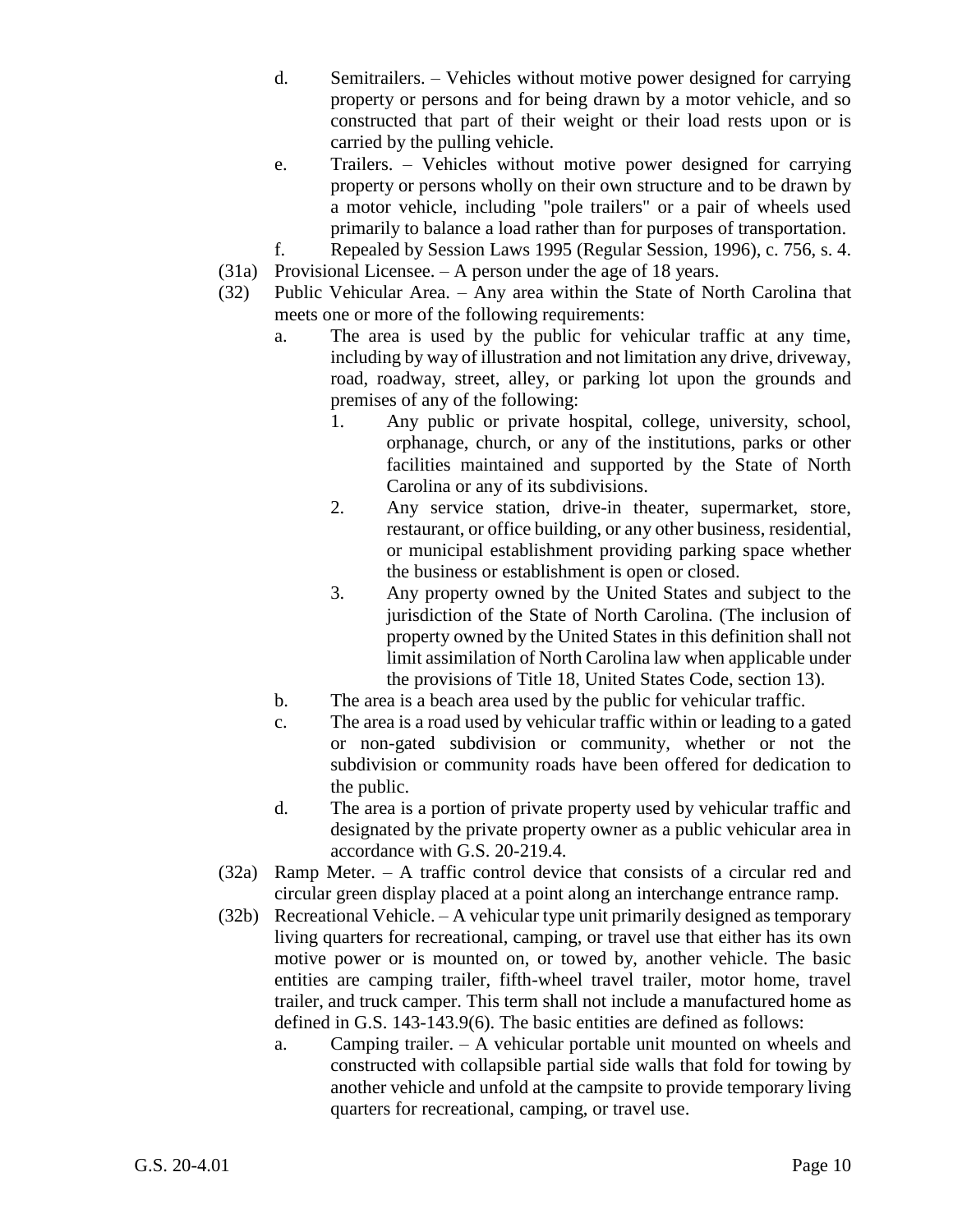- b. Fifth-wheel trailer. A vehicular unit mounted on wheels designed to provide temporary living quarters for recreational, camping, or travel use, of a size and weight that does not require a special highway movement permit and designed to be towed by a motorized vehicle that contains a towing mechanism that is mounted above or forward of the tow vehicle's rear axle.
- c. Motor home.  $-$  As defined in G.S. 20-4.01(27)k.
- d. Travel trailer. A vehicular unit mounted on wheels, designed to provide temporary living quarters for recreational, camping, or travel use, and of a size or weight that does not require a special highway movement permit when towed by a motorized vehicle.
- e. Truck camper. A portable unit that is constructed to provide temporary living quarters for recreational, camping, or travel use, consisting of a roof, floor, and sides and is designed to be loaded onto and unloaded from the bed of a pickup truck.
- (32c) Regular Drivers License. A license to drive a commercial motor vehicle that is exempt from the commercial drivers license requirements or a noncommercial motor vehicle.
- (33) a. Flood Vehicle. A motor vehicle that has been submerged or partially submerged in water to the extent that damage to the body, engine, transmission, or differential has occurred.
	- b. Non-U.S.A. Vehicle. A motor vehicle manufactured outside of the United States and not intended by the manufacturer for sale in the United States.
	- c. Reconstructed Vehicle. A motor vehicle of a type required to be registered hereunder that has been materially altered from original construction due to removal, addition or substitution of new or used essential parts; and includes glider kits and custom assembled vehicles.
	- d. Salvage Motor Vehicle. Any motor vehicle damaged by collision or other occurrence to the extent that the cost of repairs to the vehicle and rendering the vehicle safe for use on the public streets and highways would exceed seventy-five percent (75%) of its fair retail market value, whether or not the motor vehicle has been declared a total loss by an insurer. Repairs shall include the cost of parts and labor. Fair market retail values shall be as found in the NADA Pricing Guide Book or other publications approved by the Commissioner.
	- e. Salvage Rebuilt Vehicle. A salvage vehicle that has been rebuilt for title and registration.
	- f. Junk Vehicle. A motor vehicle which is incapable of operation or use upon the highways and has no resale value except as a source of parts or scrap, and shall not be titled or registered.
- (33a) Relevant Time after the Driving. Any time after the driving in which the driver still has in his body alcohol consumed before or during the driving.
- (33b) Reportable Crash. A crash involving a motor vehicle that results in one or more of the following:
	- a. Death or injury of a human being.
	- b. Total property damage of one thousand dollars (\$1,000) or more, or property damage of any amount to a vehicle seized pursuant to G. S. 20-28.3.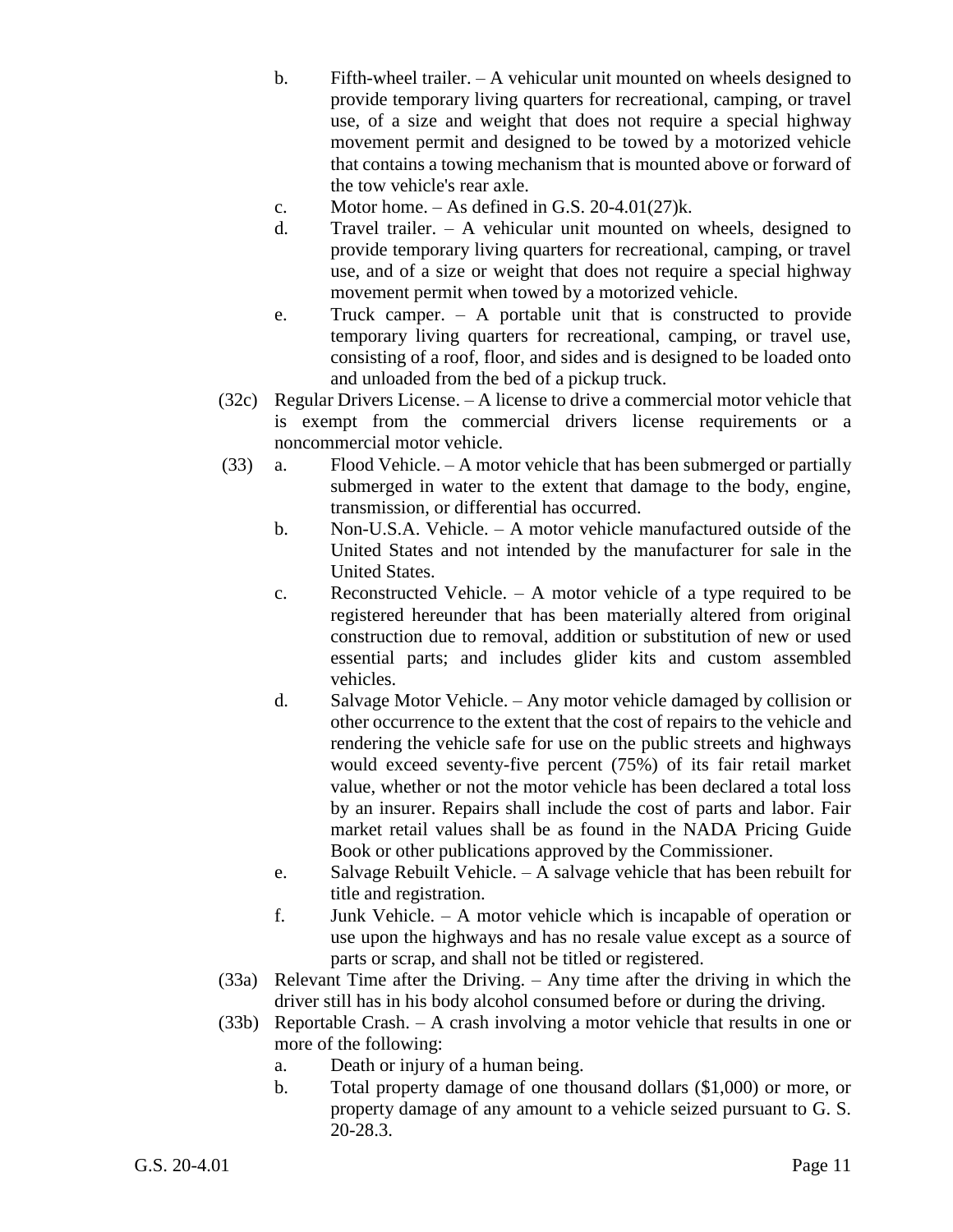- (33c) Reserve components of the Armed Forces of the United States. The organizations listed in Title 10 United States Code, section 10101, which specifically includes the Army and Air National Guard.
- (34) Resident. Any person who resides within this State for other than a temporary or transitory purpose for more than six months shall be presumed to be a resident of this State; but absence from the State for more than six months shall raise no presumption that the person is not a resident of this State.
- (35) Residential District. The territory prescribed as such by ordinance of the Department of Transportation.
- (36) Revocation or Suspension. Termination of a licensee's or permittee's privilege to drive or termination of the registration of a vehicle for a period of time stated in an order of revocation or suspension. The terms "revocation" or "suspension" or a combination of both terms shall be used synonymously.
- (37) Road Tractors. Vehicles designed and used for drawing other vehicles upon the highway and not so constructed as to carry any part of the load, either independently or as a part of the weight of the vehicle so drawn.
- (38) Roadway. That portion of a highway improved, designed, or ordinarily used for vehicular travel, exclusive of the shoulder. In the event a highway includes two or more separate roadways the term "roadway" as used herein shall refer to any such roadway separately but not to all such roadways collectively.
- (39) Safety Zone. Traffic island or other space officially set aside within a highway for the exclusive use of pedestrians and which is so plainly marked or indicated by proper signs as to be plainly visible at all times while set apart as a safety zone.
- (40) Security Agreement. Written agreement which reserves or creates a security interest.
- (41) Security Interest. An interest in a vehicle reserved or created by agreement and which secures payments or performance of an obligation. The term includes but is not limited to the interest of a chattel mortgagee, the interest of a vendor under a conditional sales contract, the interest of a trustee under a chattel deed of trust, and the interest of a lessor under a lease intended as security. A security interest is "perfected" when it is valid against third parties generally.
- (41a) Serious Traffic Violation. A conviction of one of the following offenses when operating a commercial or other motor vehicle:
	- a. Excessive speeding, involving a single charge of any speed 15 miles per hour or more above the posted speed limit.
	- b. Careless and reckless driving.
	- c. A violation of any State or local law relating to motor vehicle traffic control, other than a parking violation, arising in connection with a fatal accident.
	- d. Improper or erratic lane changes.
	- e. Following the vehicle ahead too closely.
	- f. Driving a commercial motor vehicle without obtaining a commercial drivers license.
	- g. Driving a commercial motor vehicle without a commercial drivers license in the driver's possession.
	- h. Driving a commercial motor vehicle without the proper class of commercial drivers license or endorsements for the specific vehicle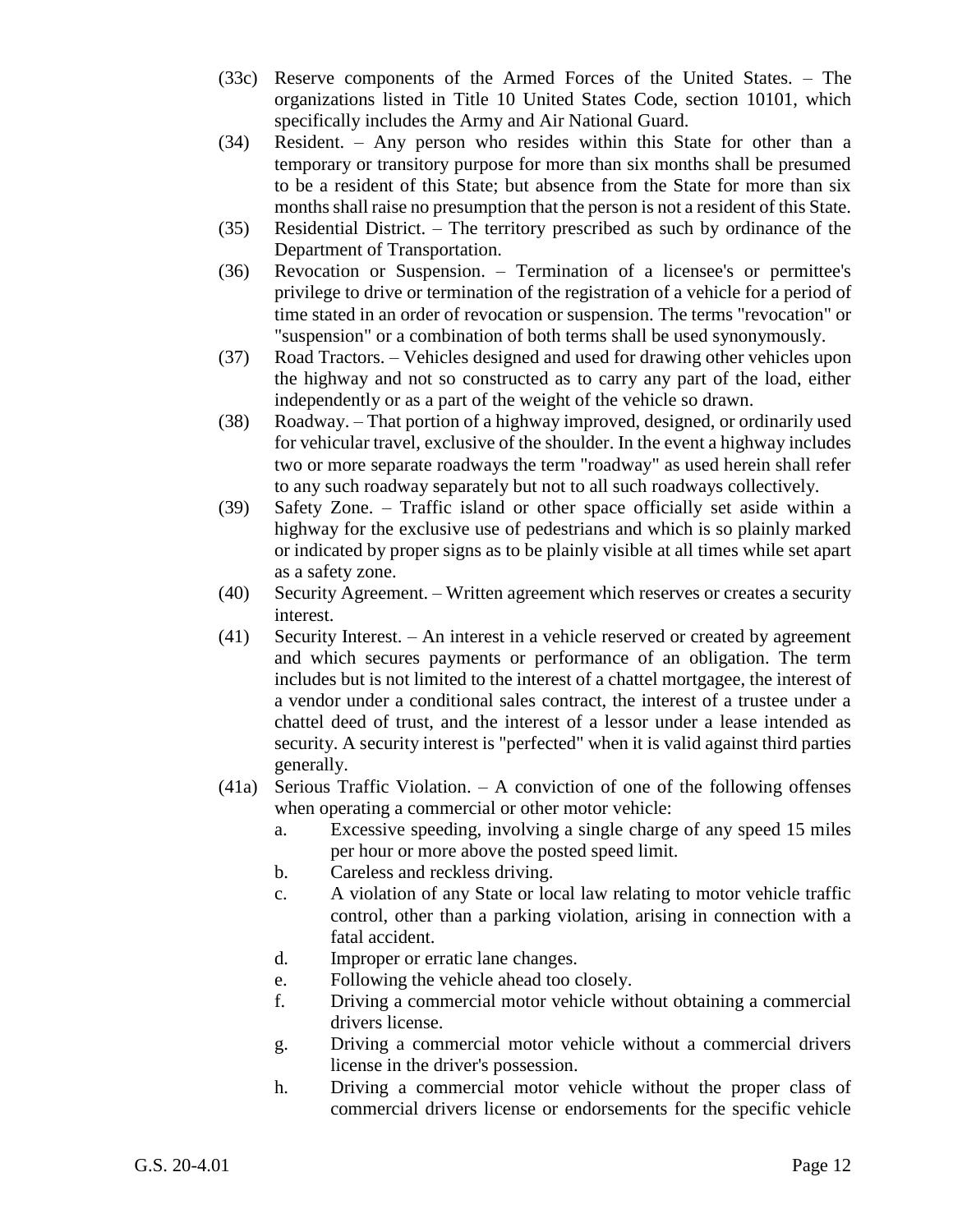group being operated or for the passenger or type of cargo being transported.

- i. Unlawful use of a mobile telephone under G.S. 20-137.4A or Part 390 or Part 392 of Title 49 of the Code of Federal Regulations while operating a commercial motor vehicle.
- (42) Solid Tire. Every tire of rubber or other resilient material which does not depend upon compressed air for the support of the load.
- (43) Specially Constructed Vehicles. Motor vehicles required to be registered under this Chapter and that fit within one of the following categories:
	- a. Replica vehicle. A vehicle, excluding motorcycles, that when assembled replicates an earlier year, make, and model vehicle.
	- b. Street rod vehicle. A vehicle, excluding motorcycles, manufactured prior to 1949 that has been materially altered or has a body constructed from nonoriginal materials.
	- c. Custom-built vehicle. A vehicle, including motorcycles, reconstructed or assembled by a nonmanufacturer from new or used parts that has an exterior that does not replicate or resemble any other manufactured vehicle. This category also includes any motorcycle that was originally sold unassembled and manufactured from a kit or that has been materially altered or that has a body constructed from nonoriginal materials.
- (44) Special Mobile Equipment. Defined in G.S. 105-164.3.
- (44a) Specialty Vehicles. Vehicles of a type required to be registered under this Chapter that are modified from their original construction for an educational, emergency services, or public safety use.
- (45) State. A state, territory, or possession of the United States, District of Columbia, Commonwealth of Puerto Rico, a province of Canada, or the Sovereign Nation of the Eastern Band of the Cherokee Indians with tribal lands, as defined in 18 U.S.C. § 1151, located within the boundaries of the State of North Carolina. For provisions in this Chapter that apply to commercial drivers licenses, "state" means a state of the United States and the District of Columbia.
- (46) Street. A highway, as defined in subdivision (13). The terms "highway" and "street" and their cognates are synonymous.
- (46a) Supplemental restraint system. A passive inflatable motor vehicle occupant crash protection system designed for use in conjunction with a seat belt assembly as defined in 49 C.F.R. § 571.209, and includes one or more airbags and all components required to ensure that an airbag works as designed by the vehicle manufacturer, including both of the following:
	- a. The airbag operates as designed in the event of a crash.
	- b. The airbag is designed in accordance with federal motor vehicle safety standards for the specific make, model, and year of the motor vehicle in which it is or will be installed.
- (47) Suspension. Termination of a licensee's or permittee's privilege to drive or termination of the registration of a vehicle for a period of time stated in an order of revocation or suspension. The terms "revocation" or "suspension" or a combination of both terms shall be used synonymously.
- (48) Truck Tractors. Vehicles designed and used primarily for drawing other vehicles and not so constructed as to carry any load independent of the vehicle so drawn.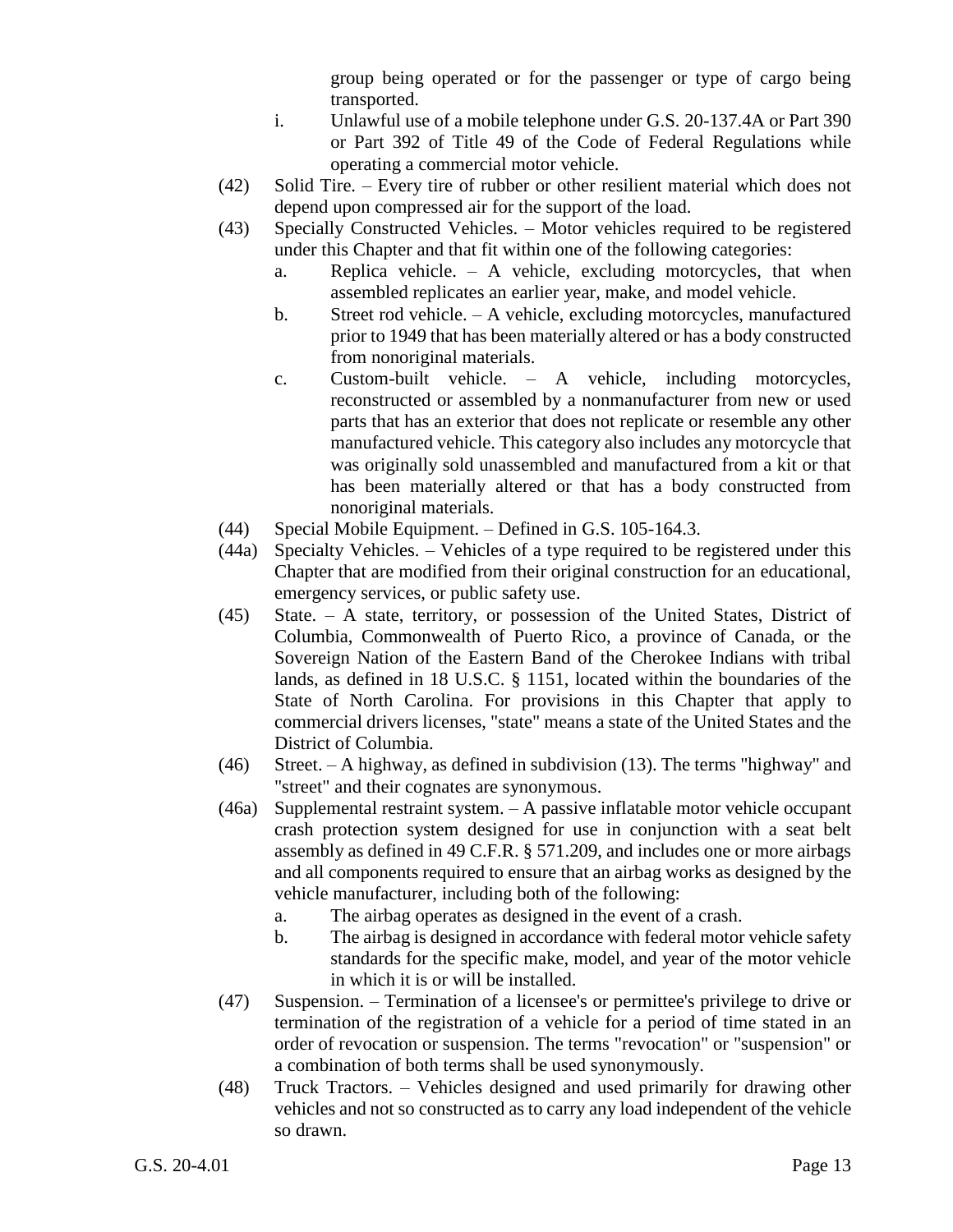- (48a) **(Effective until December 31, 2024)** U-drive-it vehicles. The following vehicles that are either rented to a person, to be operated by that person, or loaned by a franchised motor vehicle dealer, with or without charge, to a customer of that dealer who is having a vehicle serviced or repaired by the dealer:
	- a. A private passenger vehicle other than the following:
		- 1. A private passenger vehicle of nine-passenger capacity or less that is rented for a term of one year or more.
		- 2. A private passenger vehicle that is rented to public school authorities for driver-training instruction.
	- b. A property-hauling vehicle under 7,000 pounds that does not haul products for hire and that is rented for a term of less than one year.
	- c. Motorcycles.
- (48a) **(Effective December 31, 2024)** U-drive-it vehicles. The following vehicles that are rented to a person, to be operated by that person:
	- a. A private passenger vehicle other than the following:
		- 1. A private passenger vehicle of nine-passenger capacity or less that is rented for a term of one year or more.
		- 2. A private passenger vehicle that is rented to public school authorities for driver-training instruction.
	- b. A property-hauling vehicle under 7,000 pounds that does not haul products for hire and that is rented for a term of less than one year.
	- c. Motorcycles.
- (48b) Under the Influence of an Impairing Substance. The state of a person having his physical or mental faculties, or both, appreciably impaired by an impairing substance.
- (48c) Utility Vehicle. A motor vehicle that is (i) designed for off-road use and (ii) used for general maintenance, security, agricultural, or horticultural purposes. "Utility vehicle" does not include an all-terrain vehicle or golf cart, as defined in this section, or a riding lawn mower.
- (49) Vehicle. Every device in, upon, or by which any person or property is or may be transported or drawn upon a highway, excepting devices moved by human power or used exclusively upon fixed rails or tracks; provided, that for the purposes of this Chapter bicycles and electric assisted bicycles shall be deemed vehicles and every rider of a bicycle or an electric assisted bicycle upon a highway shall be subject to the provisions of this Chapter applicable to the driver of a vehicle except those which by their nature can have no application. This term shall not include a device which is designed for and intended to be used as a means of transportation for a person with a mobility impairment, or who uses the device for mobility enhancement, is suitable for use both inside and outside a building, including on sidewalks, and is limited by design to 15 miles per hour when the device is being operated by a person with a mobility impairment, or who uses the device for mobility enhancement. This term shall not include (i) an electric personal assistive mobility device as defined in subdivision (7b) of this section or (ii) a personal delivery device as defined by this section. Unless the context requires otherwise, and except as provided under G.S. 20-109.2, 47-20.6, or 47-20.7, a manufactured home shall be deemed a vehicle.
- (50) Wreckers. Vehicles with permanently attached cranes used to move other vehicles; provided, that said wreckers shall be equipped with adequate brakes